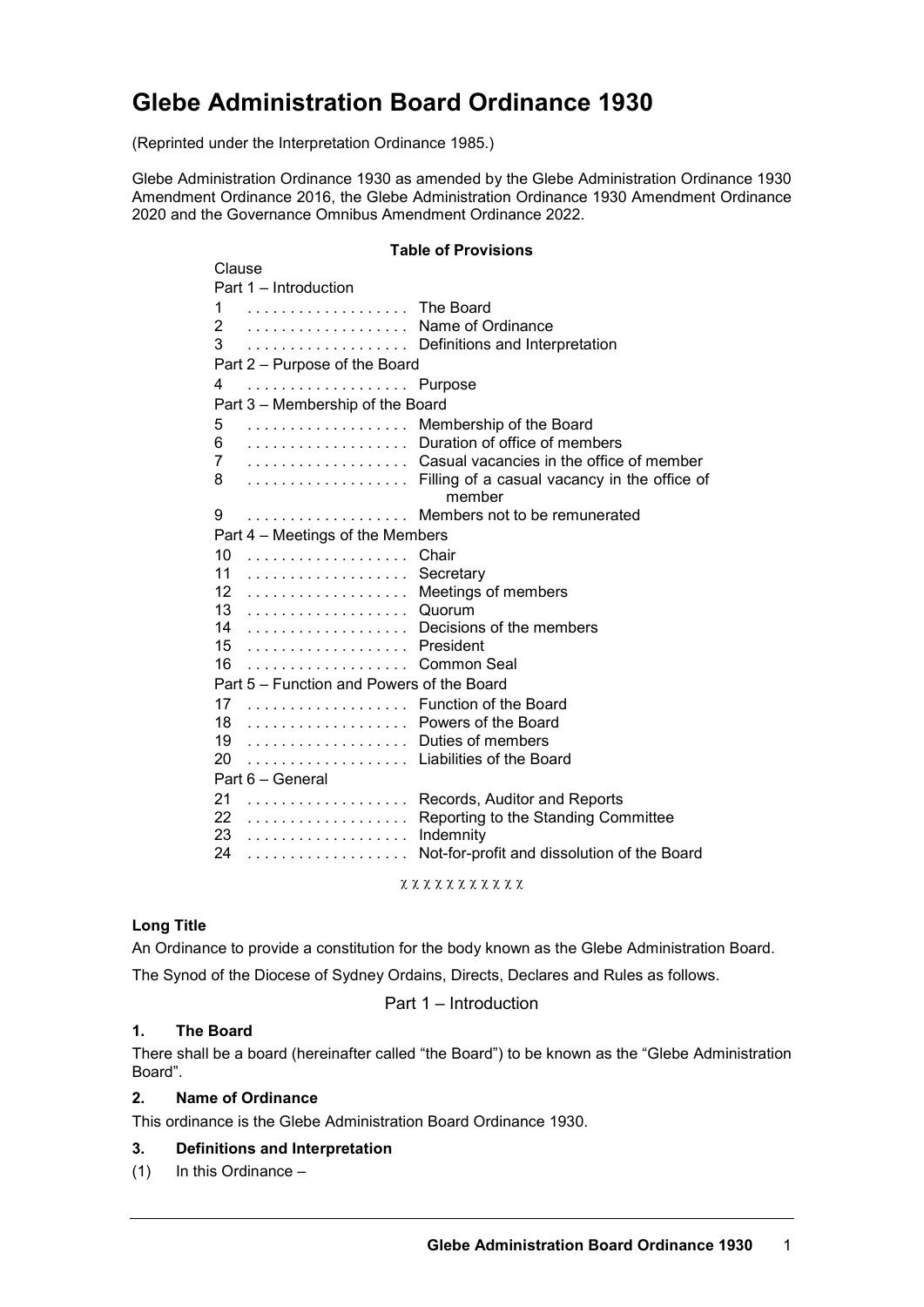"Act" means the *Anglican Church of Australia (Bodies Corporate) Act 1938*.

"Archbishop" means the Archbishop of Sydney or, in his absence, his commissary, or, if the See of Sydney is vacant, the Administrator of the Diocese.

"Chair" means the chair appointed under clause 10.

"Custodian" means a custodian which is a corporation or wholly owned subsidiary of a corporation which normally carries on the business of banking or the provision of trustee or custodial services.

"Diocese" means the Diocese of Sydney.

"member" means a member of the Board.

"Property" means the property of the Trust.

"Secretary" means the Secretary of the Board appointed under clause 11.

"Standing Committee" means the Standing Committee of the Synod.

"Synod" means the Synod of the Diocese.

"Synod Governance Policy" means the Governance Policy for Diocesan Organisations made by the Synod on 20 October 2014, as amended from time to time.

"Trust" means the Diocesan Endowment, being the trust constituted by the *Diocesan Endowment Trust Ordinance 2016.*

(2) In this Ordinance, a reference to the singular includes the plural, and vice versa.

## Part 2 – Purpose of the Board

## **4. Purpose**

(1) The purpose of the Board is to advance the purposes of the Anglican Church of Australia in the Diocese by managing and controlling the Property in accordance with the terms of the trusts on which that property is held, and by managing and controlling other property of which it is trustee from time to time in accordance with the terms of the relevant trusts.

(2) In recognition that the Board is part of a network of parishes and organisations which is collectively seeking to advance the broader charitable purposes of the Diocese, the Board is permitted to pursue its purposes in a manner which advances the broader charitable purposes of the Diocese, including such purposes as are declared or recognised from time to time by the Synod.

## Part 3 – Membership of the Board

## **5. Membership of the Board**

(1) The Board is to consist of at least eight and up to ten members elected by the Standing Committee.

(2) At least two of the members are to be ordained clergy licensed in the Diocese of Sydney with at least a three year theological degree from Moore Theological College or another college that is endorsed by the Archbishop for the purposes of this clause.

- (3) A person is disqualified from being elected as a member if the person  $-$ 
	- (a) is an insolvent under administration, or
	- (b) is of unsound mind or whose person or estate is liable to be dealt with in any way under any law relating to mental health, or
	- (c) is disqualified from managing a corporation within the meaning of the *Corporations Act 2001*, or
	- (d) has at any time during the preceding 12 months been disqualified from being a responsible entity by the Commissioner of the Australian Charities and Not-for-profits Commission, or
	- (e) has been convicted of a crime or an offence punishable by imprisonment for more than 12 months, or
	- (f) is subject to a subsisting recommendation from the diocesan or disciplinary tribunal of the Diocese (or from a comparable tribunal or body in any other diocese or church) prohibiting them from holding an office of a type such as member of the Board, or
	- (g) is employed by the Board, or any entity which provides services (for a fee) to the Board or to the Trust.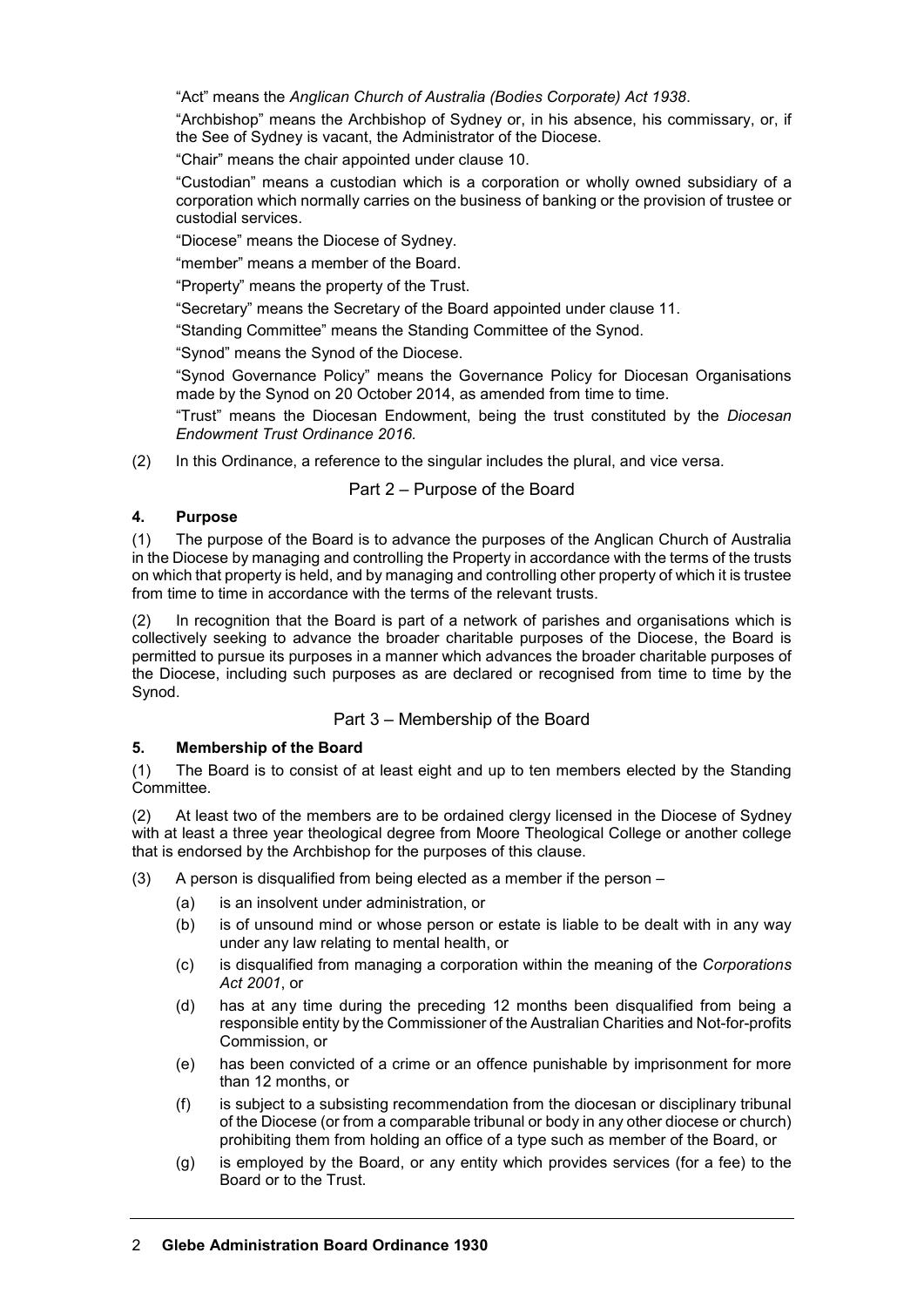(4) Every member must, upon being appointed or elected as, or otherwise becoming, a member, sign the "Statement of Personal Faith" set out in the Synod Governance Policy, and deliver it to the Secretary within 28 days of the date of that person becoming a member. If a person fails to do so, the person is disqualified from being, and automatically ceases to be, a member.

(5) A person whose term of office ends under clause 6 is not eligible to be re-elected as a member during the period of 12 months commencing from the date on which their term of office ends if they have served as a member for a continuous period of 14 years or more ending on the date on which their term of office ends. For the purposes of this clause, 2 or more periods of service as a member will be taken to be one continuous period of service unless they were separated by a continuous period of at least 12 months during which the person was not a member.

(6) The Board must maintain records of applicable eligibility criteria.

# **6. Duration of office of members**

(1) At the first session of the Standing Committee next following each ordinary session of the Synod, one third of the persons who are members of the Board for the time being or, if the number of members is not a multiple of 3, then the nearest number to one third, is to retire from office.

(2) Subject to this Ordinance –

- (a) a retiring member is eligible for re-election, and
- (b) a retiring member remains a member until his or her successor is appointed.

(3) The members to retire are those members who have been in office longest since their last election. As between persons who were elected as members on the same day those to retire (unless they otherwise agree among themselves) are to be determined by lot.

(4) No vacancy in the office of member affects the authority or powers of the Board and, subject to clauses 13 and 14, that authority and those powers may be exercised by the members holding office from time to time.

# **7. Casual vacancies in the office of member**

(1) A person also ceases to be a member if the person –

- (a) dies, or
- (b) resigns as a member by written notice addressed to the Secretary, and such resignation takes effect from the date of receipt of the notice by the Secretary, or
- (c) becomes an insolvent under administration, or
- (d) becomes of unsound mind or becomes a person whose person or estate is liable to be dealt with in any way under any law relating to mental health, or
- (e) is disqualified from managing a corporation within the meaning of the *Corporations Act 2001*, or
- (f) is disqualified from being a responsible entity by the Commissioner of the Australian Charities and Not-for-profits Commission, or
- (g) is convicted of a crime or an offence punishable by imprisonment for more than 12 months, or
- (h) is subject to a recommendation from the diocesan or disciplinary tribunal of the Diocese (or from a comparable tribunal or body in any other diocese or church) that prohibits them from holding office or should be removed from office as a member of the Board, or
- (i) is absent without the leave of the Board for 3 consecutive meetings of the Board and the Board resolves that the person's membership should cease, or
- (j) becomes an employee of the Board or any entity which provides services (for a fee) to the Board or to the Trust, or
- (k) fails to disclose his or her actual material conflict of interest in any matter brought for the consideration of the Board which, in the opinion of the Board, resulted in a resolution of the Board which would not have been made if the actual material conflict of interest had been disclosed, and the Board resolves by at least three-quarters majority that the person's membership should cease as a result of this failure.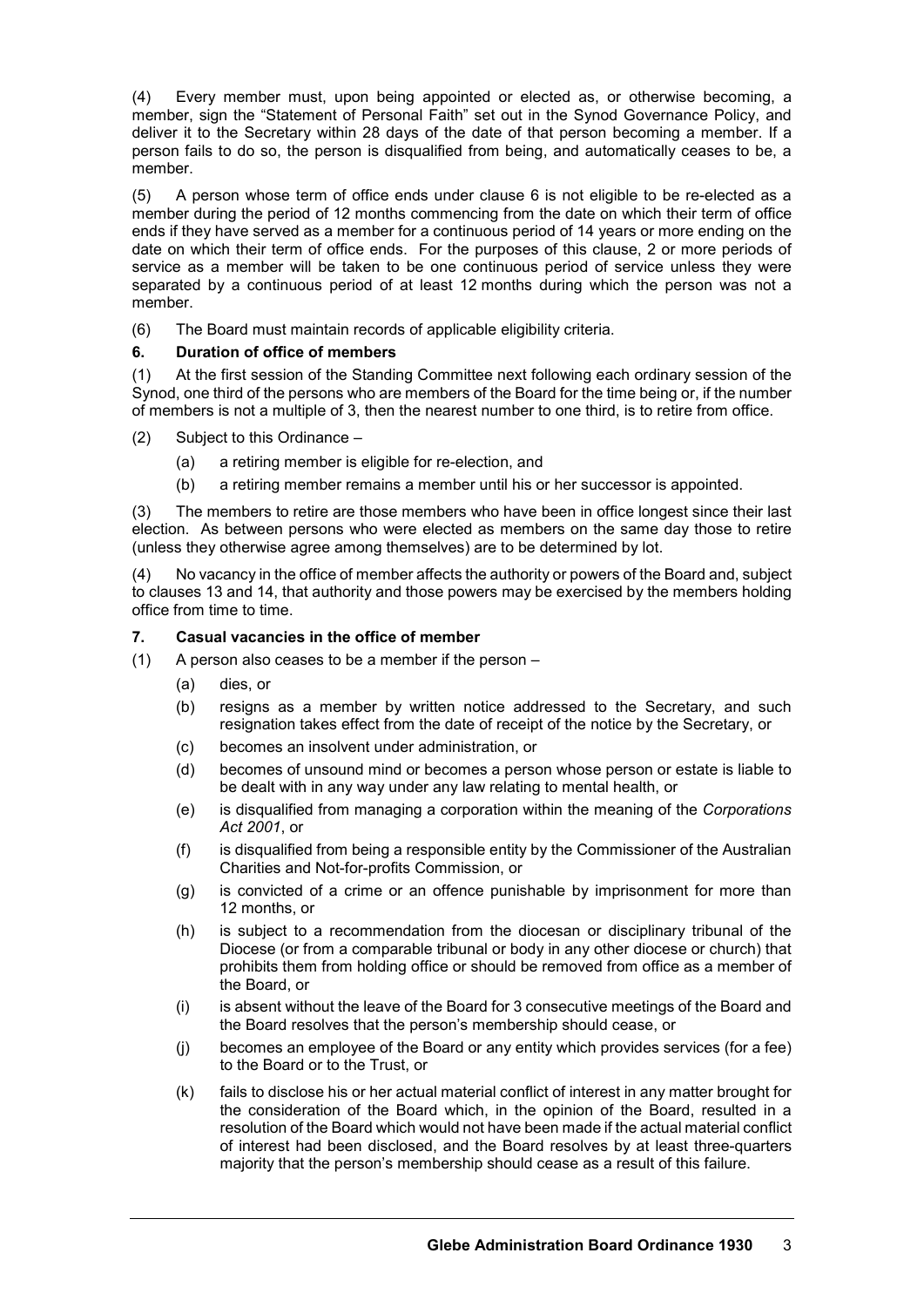(2) A person also ceases to be a member if the Standing Committee so resolves. The Standing Committee is not required to give reasons for so resolving.

## **8. Filling of a casual vacancy in the office of member**

(1) A casual vacancy among the members may be filled by the Standing Committee.

(2) A person elected to fill a casual vacancy holds office for the balance of the term of the member whose place that person has taken.

## **9. Members not to be remunerated**

(1) A member is not to be remunerated for their service as a member.

(2) Nothing in clause 9(1) prevents a member from being reimbursed for reasonable out of pocket expenses incurred in performing their duties as a member.

# Part 4 – Meetings of the Members

## **10. Chair**

(1) The members are to appoint one of their number to be chair for a term which ends on the first to occur of –

- (a) the date (if any) specified in the resolution, and
- (b) the 3rd anniversary of the resolution of appointment, and
- (c) the date on which the appointment is revoked by resolution of the members.
- (2) A member who retires as chair under clause 10(1) may be reappointed for a further term.
- (3) A person cannot serve as the Chair of the Board for more than nine consecutive years.

# **11. Secretary**

- (1) The members are to appoint a person to be the Secretary of the Board.
- (2) A person is not required to be a member to be appointed as Secretary.
- (3) A member cannot serve as Secretary of the Board for more than nine consecutive years.

#### **12. Meetings of members**

(1) The members are to meet at such times as they may determine.

(2) In addition, a meeting of the members is to be convened by the Secretary upon request in writing made by -

- (a) the Chair, or
- (b) any 3 members.

(3) A meeting of the members may be held by using any technology approved by the members. A member who is absent from the place of meeting may attend that meeting by using any technology approved by the members. All meetings conducted with the aid of technology under this clause are as valid and effective as if they had been conducted at a meeting at which those members were physically present.

(4) The Chair is to chair each meeting of the members. If the Chair is not present at a meeting or is unable or unwilling to chair the meeting, or part of a meeting, the members present may elect another member then present to chair that meeting or part thereof.

(5) At a meeting of the members, the Chair has a deliberative vote but does not have a casting vote.

(6) The members must cause minutes to be made of each meeting of the members which record –

- (a) the names of the members present, and
- (b) the name of the person or names of the persons who chaired the meeting, or any part thereof, and
- (c) all disclosures made by a member of any actual or perceived conflicts of interest, and
- (d) all resolutions of the members passed at the meeting, or taken to have been passed at a meeting.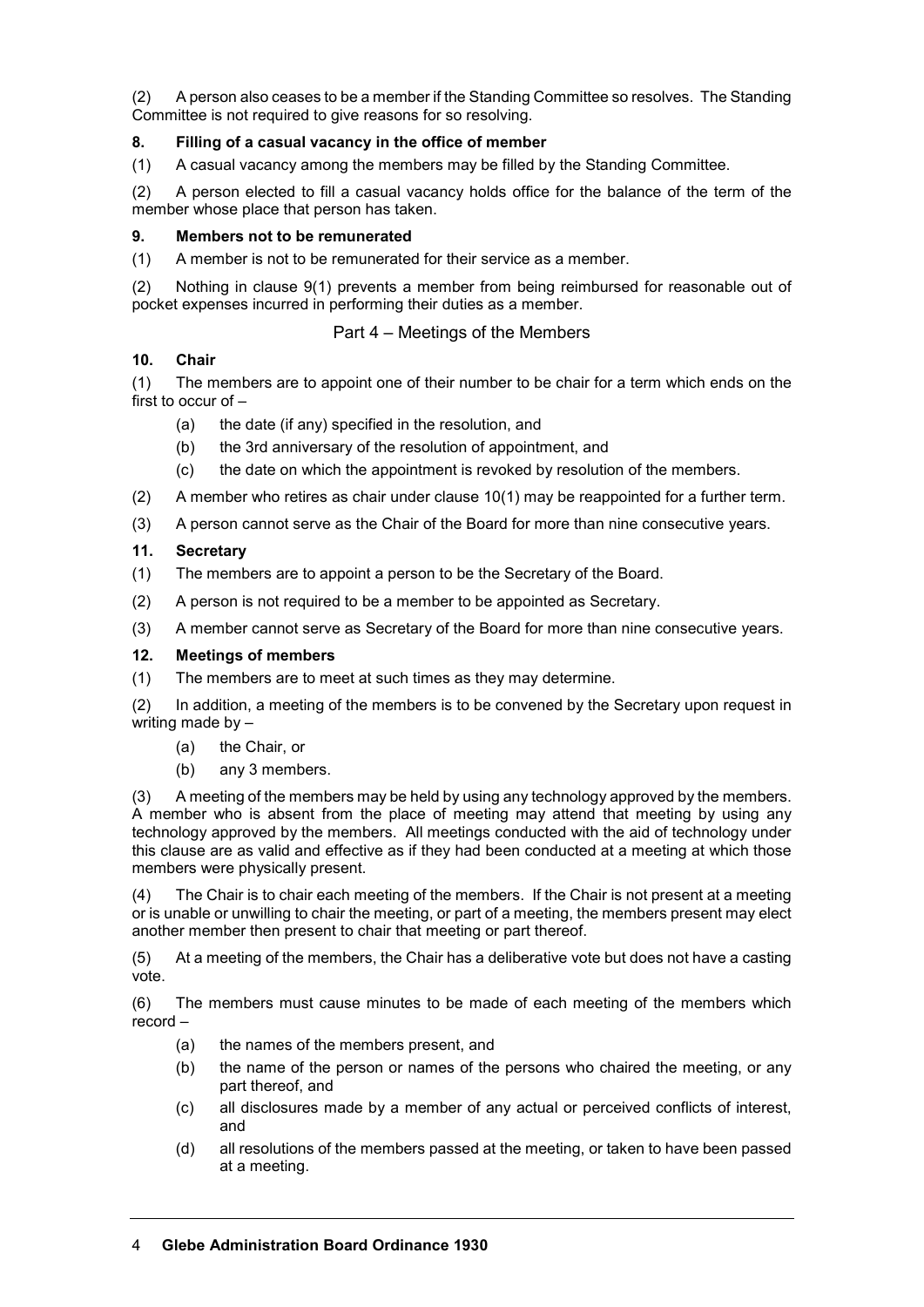(7) The minutes of each meeting are to be signed by the chair of that meeting, or by the chair of the next meeting of the members.

(8) Subject to this Ordinance, the members may regulate the proceedings of their meetings in such manner as they determine.

## **13. Quorum**

A quorum for a meeting of the members is 5 members.

#### **14. Decisions of the members**

(1) Usually, the members will make decisions by resolution passed at a meeting of the members.

(2) If a document contains a statement that the signatories to it are in favour of the resolution set out in the document or otherwise identified in the document and the document is signed by all members, a resolution in those terms will be taken to have been passed at a meeting of members held on the day and at the time at which the document was last signed by a member.

- (3) For the purposes of clause  $14(2)$ 
	- (a) 2 or more separate documents containing statements in identical terms each of which is signed by 1 member or more than 1 member will be taken together to constitute 1 document containing a statement in those terms signed by those members on the respective dates on which they signed the separate documents, and
	- (b) an email message which is received by the Secretary and is expressed to have been sent by a member will be taken to be a document signed by that member at the time of receipt of the email message by the Secretary.

## **15. President**

(1) The Archbishop is President of the Board.

(2) The President may attend any meeting of the Board and may address the Board on any pastoral or policy issue concerning the Anglican Church of Australia as it applies to the Board.

(3) If the President requests, the Secretary will send him a copy of the agenda for the meeting of the Board referred to in the request.

(4) The President is not a member of the Board, and so is not entitled to vote on any question or proposal being considered by the Board.

(5) The President is permitted to appoint a nominee to exercise his entitlements as President on his behalf.

## **16. Common Seal**

(1) The common seal of the Board is not to be affixed to a document except pursuant to a resolution of the members.

(2) The affixing of the common seal is to be witnessed by 2 members.

Part 5 – Function and Powers of the Board

## **17. Function of the Board**

The function of the Board is to manage and control the Property and other property of which it is the trustee from time to time.

## **18. Powers of the Board**

Subject to this Ordinance and the terms of the trusts on which any property (including the Property) is held by the Board as trustee, the Board has powers necessary to enable it to fulfil its function.

(2) Without limiting the generality of clause 18(1) and the powers granted to the Board under the Act , the Board has the following powers –

- (a) to appoint any corporation or person as its attorney to act for and in the name and on behalf of the Board and to revoke any such appointment, and
- (b) to appoint and remove officers, employees, agents and attorneys and fix their remuneration, if any, and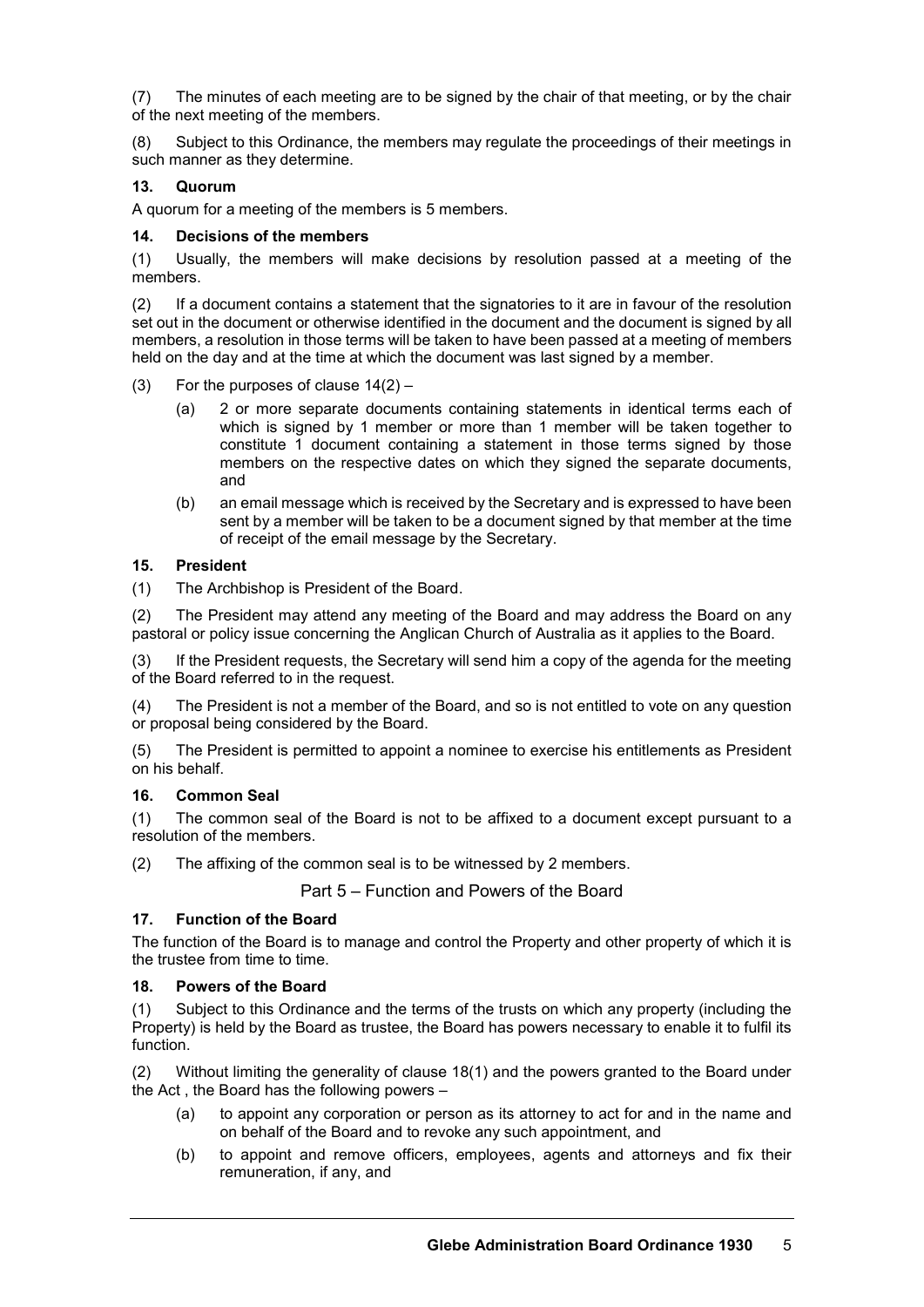- (c) to appoint any committee comprised of members nominated by the Board (which may include persons who are not members of the Board if at least one half of the members of the committee are members of the Board), and delegate to that committee the exercise of any of the powers of the Board (other than approving the affixing of the common seal of the Board), provided that any such committee is chaired by a member of the Board and reports the exercise of its delegated powers to the next Board meeting, and
- (d) to revoke the appointment of a committee appointed under paragraph (c), and
- (e) to appoint any one or more Custodians to perform one or more of the following actions in the name of the Board or at the direction of the Board in its own name as nominee for the Board –
	- (i) purchase or sell investments and execute all transfers and assurances necessary for that purpose, and
	- (ii) receive and hold on behalf of the Board any investment, any dividend or other interest accruing in respect of it and any document of title to it in safe custody in the country of purchase, and
	- (iii) procure registration of investments, and
	- (iv) receive, hold and disburse moneys, and
	- (v) perform all actions incidental to any of the powers specified in this clause, and
	- (vi) exercise any other power of the Board as the Board may authorise, and
- (f) to authorise a Custodian appointed under paragraph (d) to appoint one or more corporations as a sub-Custodian.
- (3) The Board also has the following powers
	- (a) subject to clause 20, to borrow or raise money, and
	- (b) to receive money on deposit or loan, and
	- (c) subject to clause 20 to draw, make, accept, endorse, discount, execute and issue promissory notes, bills of exchange and other negotiable or transferable instruments, and
	- (d) to invest the property of the Board (not being the property of any trust of which the Board is trustee) in accordance with the *Investment of Church Trust Property Ordinance 1990*, and
	- (e) to institute, defend and compromise legal proceedings in respect of the property of the Board, including arbitrations and investigations, and
	- (f) to give guarantees and indemnities for the payment of money or the performance of contracts or obligations by Sydney Diocesan Secretariat or of any other person or corporation and to secure the same on the property of the Board or part thereof, and
	- (g) to create any security interest in respect of its property for a liability of the Board or a body controlled by the Board, and
	- (h) to fetter discretions, such as by the granting of options.

## **19. Duties of members**

- (1) Each member must
	- (a) in performing their functions exercise the care and diligence that a reasonable individual would exercise as a member, and
	- (b) act in good faith in the best interests of the Board and to further the purpose of the Board, and
	- (c) not misuse their position as a member, and
	- (d) not misuse information obtained in the performance of their duties as a member, and
	- (e) disclose any perceived or actual material conflict of interest they have as a member and not participate in discussion or vote on any matter, in which the conflict of interest arises without the approval of the other members, and
	- (f) ensure that the financial affairs of the Board are managed in a responsible manner, and
	- (g) not allow the Board to operate while insolvent.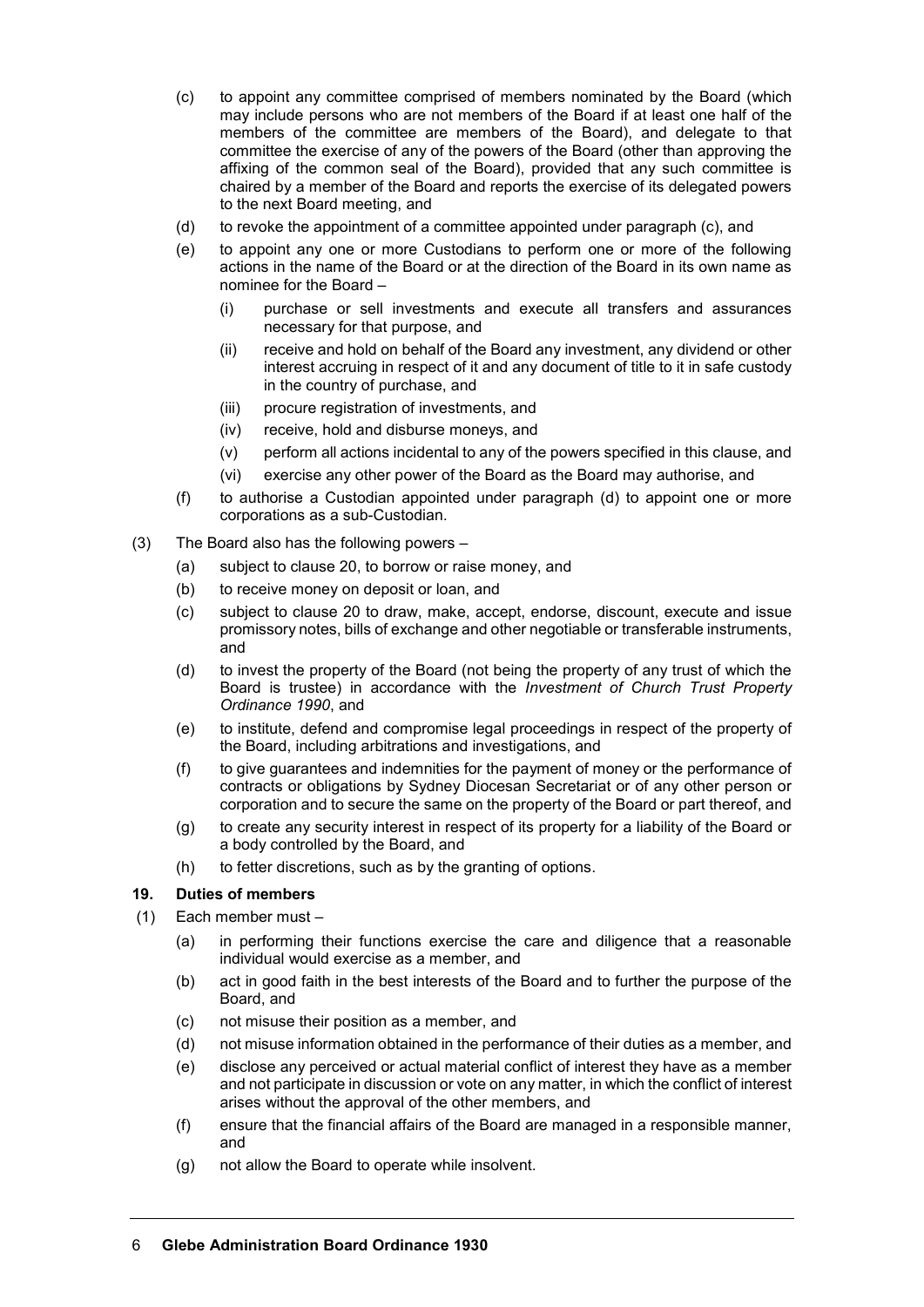(2) A member is taken to act in good faith in the best interest of the Board and to further the purposes of the Board for the purposes of subclause 19(2)(b) if –

- (a) the member acts in good faith in pursuing the purpose of the Board in a manner which advances the broader charitable purposes of the Diocese; and
- (b) the Board is not insolvent at the time the member acts and does not become insolvent because of the member's act.

## **20. Liabilities of the Board**

(1) The Board remains and continues to be solely responsible for all liabilities incurred by it or on its behalf.

(2) The members are not to represent to any person or corporation that the Archbishop, the Synod or the Standing Committee or any person or corporation holding church trust property for the Anglican Church of Australia in the Diocese or any other corporation incorporated under the Act will or may meet or discharge all or any part of any liability which have been or may or will be incurred wholly or partly by or on behalf of the Board.

(3) The Board is not to execute or deliver any mortgage, charge, debenture, guarantee, indemnity or promissory note or bill of exchange or other negotiable instrument other than a cheque drawn on the Board's bank unless the following clause, or a clause to that effect, is included therein without qualification.

"Notwithstanding anything contained herein to the contrary, each of the parties hereto acknowledges and agrees that Glebe Administration Board is not liable to any other party hereto for any amount whatsoever (whether by virtue of any express or implied obligation) beyond such amount (if any) as Glebe Administration Board may be able to pay to that party in the event of Glebe Administration Board being wound up."

# Part 6 – General

#### **21. Records, Auditor and Reports**

(1) The Board is to comply with all applicable ordinances and policies of the Synod (as amended from time to time), including the *Accounts, Audits & Annual Reports Ordinance 1995*.

(2) The Board is to keep separate accounts for each trust of which it is the trustee.

## **22. Reporting to the Standing Committee**

(1) The Board is to report to the Standing Committee from time to time about its affairs.

(2) The Board is to provide the Standing Committee with such information about its affairs as the Standing Committee requests from time to time.

## **23. Indemnity**

(1) To the extent permitted by law, the Board is to indemnify each person who is, or has been, a member against any liability which results directly or indirectly from facts or circumstances relating to the person serving or having served as a member –

- (a) to another person (other than the Board or a related body corporate) which does not arise out of conduct involving a lack of good faith, or
- (b) for costs and expenses incurred by that person
	- (i) in defending proceedings, whether civil or criminal, in which judgement is given in favour of that person or in which that person is acquitted, or
	- (ii) in connection with an application, in relation to those proceedings, in which the court grants relief to that person under the *Corporations Act 2001*.

(2) The Board need not indemnify a person under clause 23(1) for a liability to the extent that the person is entitled to an indemnity for that liability under a contract of insurance or under any other ordinance.

(3) To the extent permitted by law, the Board may pay, or agree to pay, a premium for a contract insuring a person who is, or has been, a member against any liability which results directly or indirectly from facts or circumstances relating to the person serving, or having served, in that capacity except where the liability (not being a liability for costs and expenses in defending proceedings, whether civil or criminal and whatever their outcome) arises out of conduct involving –